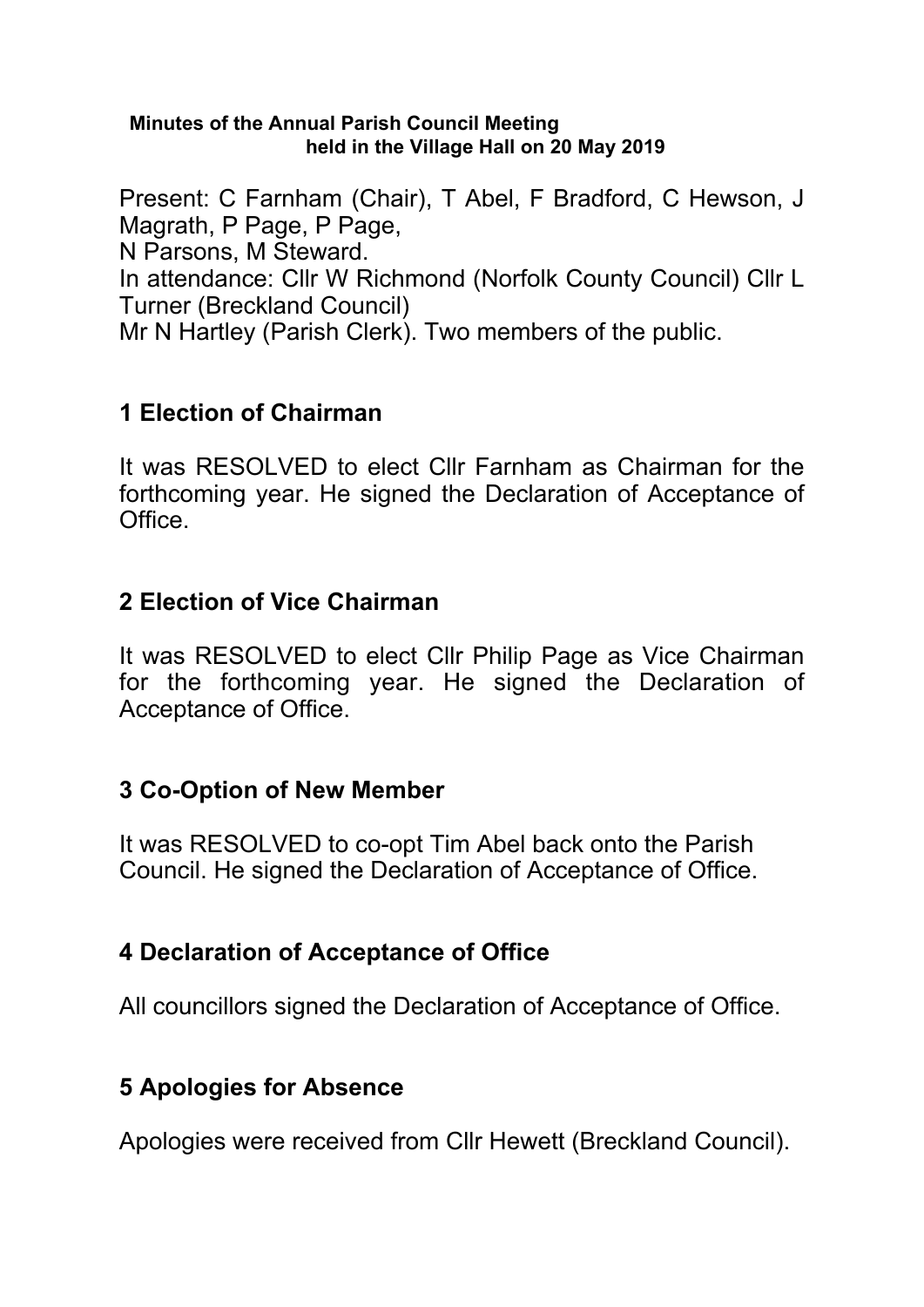### **6 Declarations of Interest**

Cllr Farnham declared a Personal Interest in his planning application and Cllr Hewson in the planning application of Dereham Water Supplies Ltd.

# **7 Minutes**

It was resolved to approve and sign the minutes of the meeting held on 15 April 2019 as a true and accurate record.

# **8 Matters Arising**

Cllr Farnham thanked Cllrs Richmond and Turner for their regular attendance at Parish Council meetings and for the knowledge and expertise they bring to the Council.

A letter of thanks was read from former Chairman, Wendy Brown.

It was noted that bollards had been installed at the side of Chestnut Road. Cllr Turner will consult with Breckland Council.

The Council will carry out a review of how it disseminates information in the parish at its next meeting.

### **9 Public Participation**

The meeting was adjourned for Public Participation.

Cllr Richmond asked Council members if they wanted to consider the purchase of a bus shelter near the Village Hall under the Parish Partnership Scheme.

The 'dips' in Dereham Road near Chestnut Road were noted. It was observed that for traffic leaving the Draytonhall Lane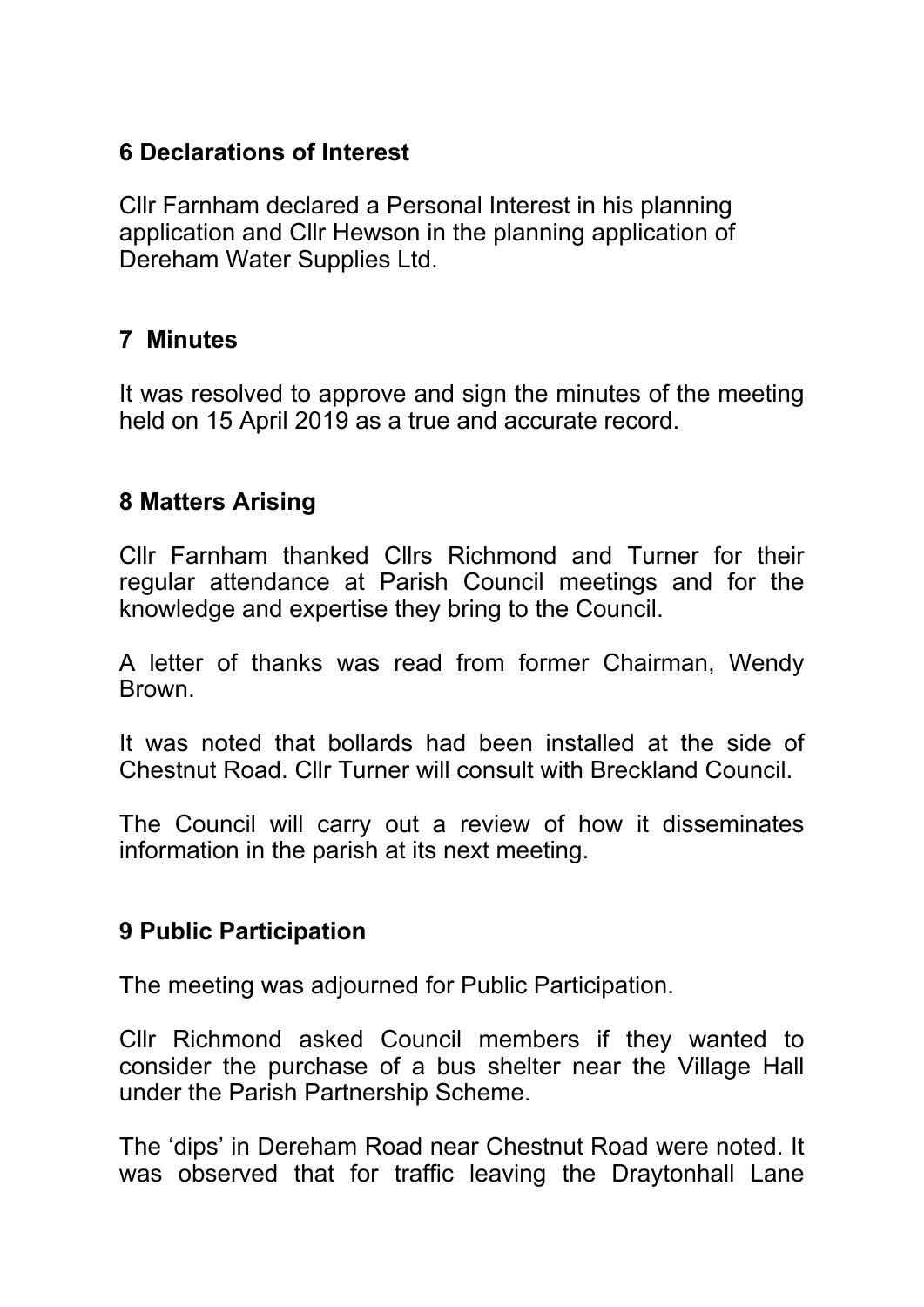estate, it can appear that cars are indicating for drivers to pull out of Chestnut Road. The Council will ask Norfolk County Council to fill.

The Council will see if it can install gates at either end of the older part of the village to help slow down speeding in this area.

The standard of grass cutting in the churchyard was noted. The clerk will consult the contractor.

### **10 Finance**

10.1 The following payments were made in accordance with the Budget:-

Chq 102059 Thinking Rural, payroll services, £12

102060 Richard Allan, maintenance of village website,

£250

 102061 T T Jones Electrical Ltd, street light maintenance works, £233.90

102062 Andrew Allan, shelving for phone box, £120

 102063 N Hartley, reimbursement of cost of map for phone box and display unit, £45.26

102064 HMRC, clerk's PAYE, £13.60

 102065 Norfolk Parish Training & Support, training course new councillor, £38.40

 102066 TOP Garden Services, grass cutting in Scarning churchyard, £180 (Section 137)

 102067 Norfolk Parish Training & Support, internal audit fee, £103.99

102068 Mansfield Fencing, to paint telephone box, £290

# **11 Planning**

11.1 Breckland Council decisions

1, Lawrence Farm Cottages, Daffy Green 3PL/2019/0342/HOU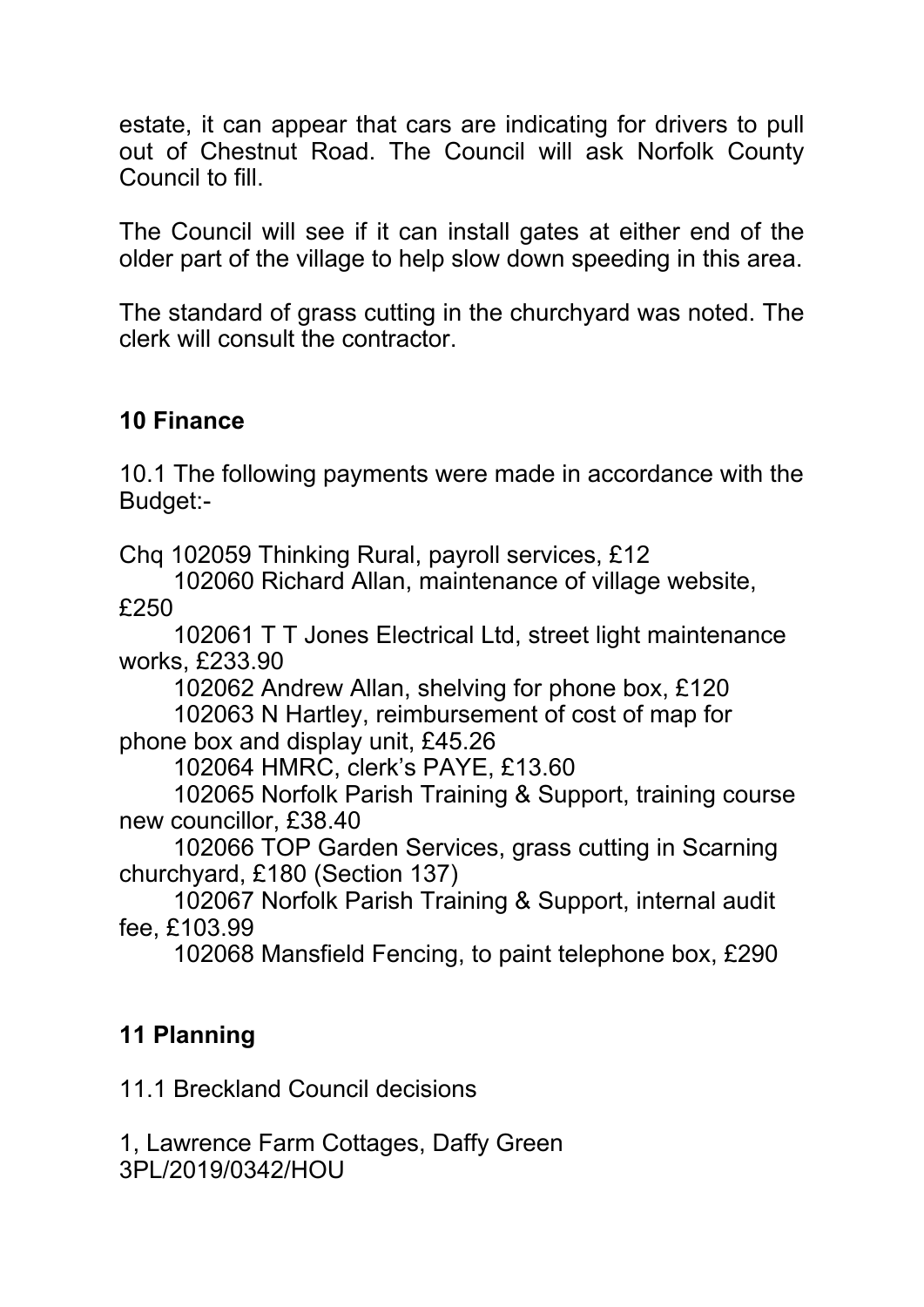Two storey side extension, garden room, front entrance porch and alterations Approved

Land adjacent 5 Park Lane 3AG/2019/0265/F Proposed dwelling and associated parking Refused

11.2 Applications considered

Dereham Water Supplies Ltd, Bradenham Lane 3PL/2019/0056/F

Conversion of existing office to a dwelling and erection of garage; conversion of existing workshop building to three dwellings and erection of garage; erection of two houses and garages

The Council considered the application to be overdevelopment of the site. It was noted that there was only one exit for six properties on what is a narrow road. The Council objected to the application for the above reasons.

Park Farm, Park Lane 3AG/2019/0006/AG Agricultural building for the storage of crops produced on the holding No objection

# **12 Scarning Playing Field Committee**

Cllr Hewson noted that the Playing Field Committee met on 29 April. Mr Steward stepped down as Chairman. Cllr Hewson is the new Chairman. A new Treasurer and Secretary have been appointed. The Committee will meet four times a year (in January, April, July and October).

The Committee was asked to provide full details of its annual expenditure for audit purposes.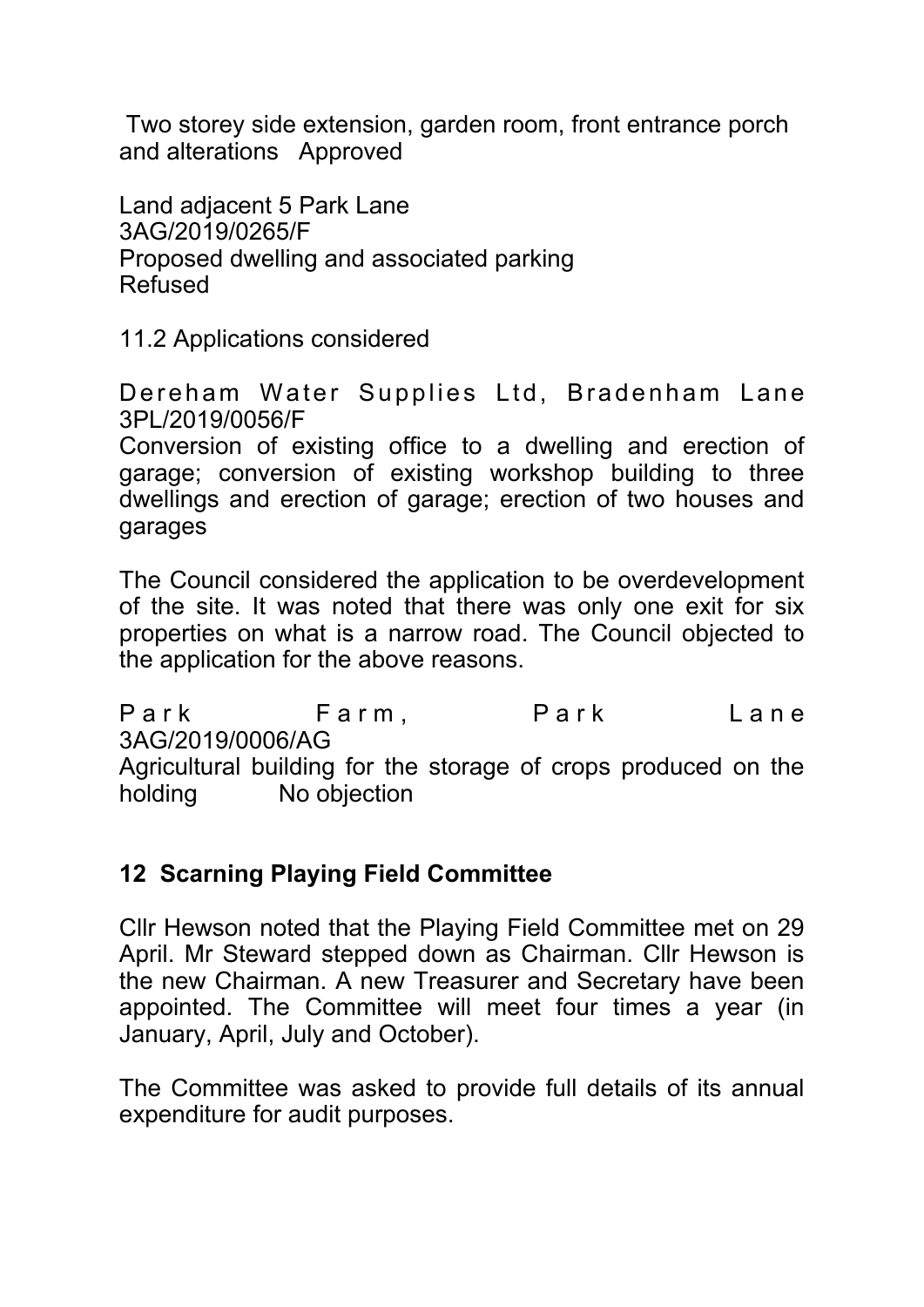### **13 Audited accounts**

The clerk presented the Council's audited accounts for 2018/19. It was **RESOLVED** to approve the accounts.

### **14 Internal Auditor's report**

The Council received the Internal Auditor's report. The contents of the report were noted.

It was **RESOLVED** to move the Council to internet banking.

### **15 Annual Return**

It was **RESOLVED** to approve and sign the Annual Return for 2018/19. The Return was signed by the Chairman and the clerk.

### **16 Internal Control Officer**

It was **RESOLVED** to appoint Cllr Philip Page as the Council's Internal Control Officer.

# **17 Representatives to Scarning Playing Field Committee**

It was **RESOLVED** to appoint Cllrs Abel and Farnham as the Council's representatives on Scarning Playing Field Committee.

# **18 Representative to Scarning United Charities**

It was **RESOLVED** to appoint Cllr Abel as the Council's representative to Scarning United Charities.

### **19 Representative to the Seckar Trust**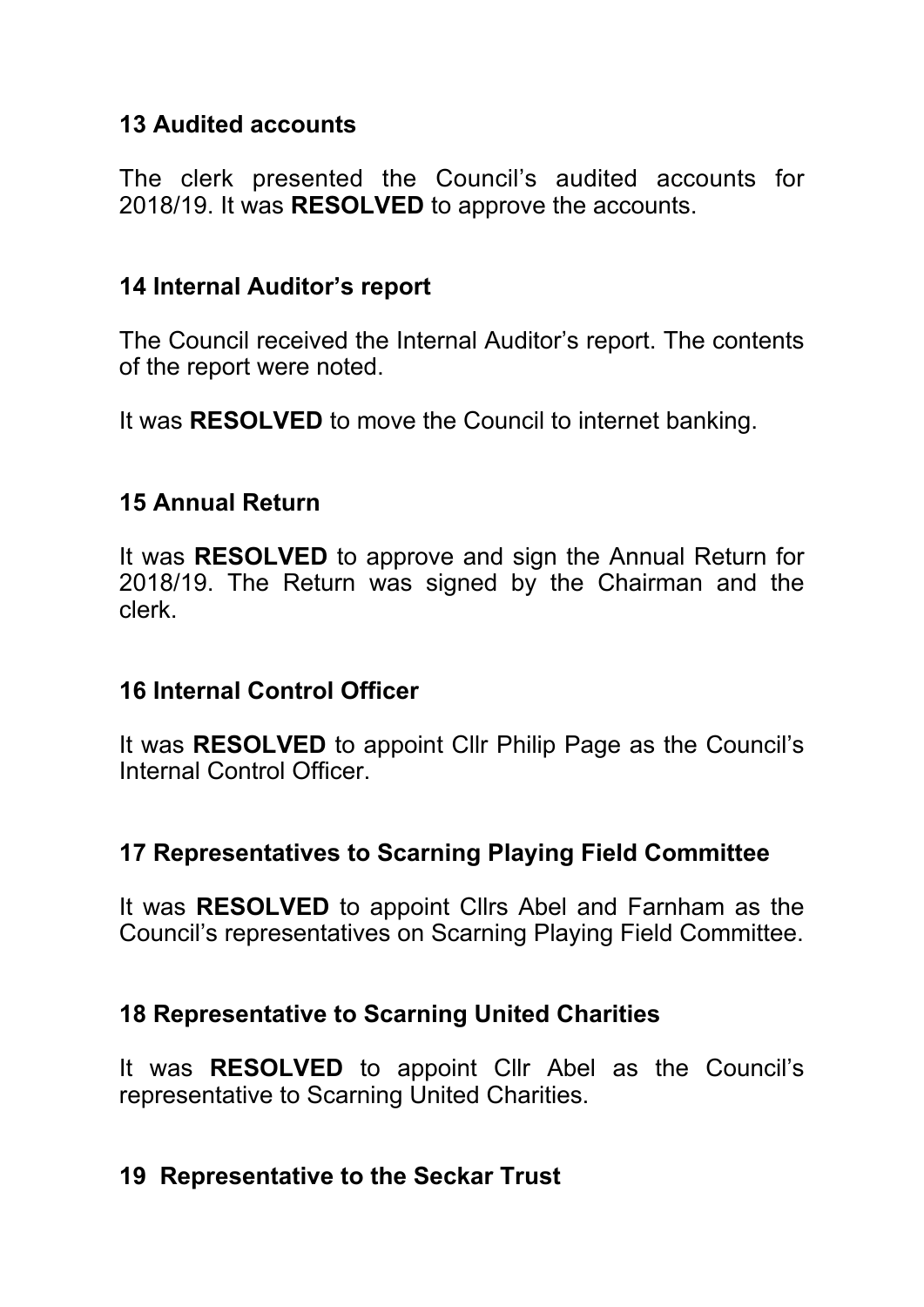It was **RESOLVED** to appoint the clerk as the Council's representative to the Seckar Trust.

### **20 Representative to Scarning Conservation Volunteers**

It was **RESOLVED** to appoint Cllr Bradford as the Council's representative to Scarning Conservation Volunteers.

#### **21 Staff Committee**

It was **RESOLVED** to appoint Cllrs Farnham and Philip Page to the Council's Staff Committee.

#### **22 Budget Sub Committee**

It was **RESOLVED** to appoint Cllrs Bradford, Farnham and Parsons to the Council's Budget Sub Committee.

### **23 Council bank account signatory**

It was **RESOLVED** to appoint Cllrs Bradford, Parsons and Steward as signatories to the Council's accounts.

#### **24 Parish Council's insurer**

It was **RESOLVED** to appoint BHIB as the Council's insurer for 2019/20.

#### **25 Asset Report**

The Council received a copy of the annual Asset Report. The contents of the report were noted. It was **RESOLVED** to purchase a new battery for the SAM2. It was **RESOLVED** that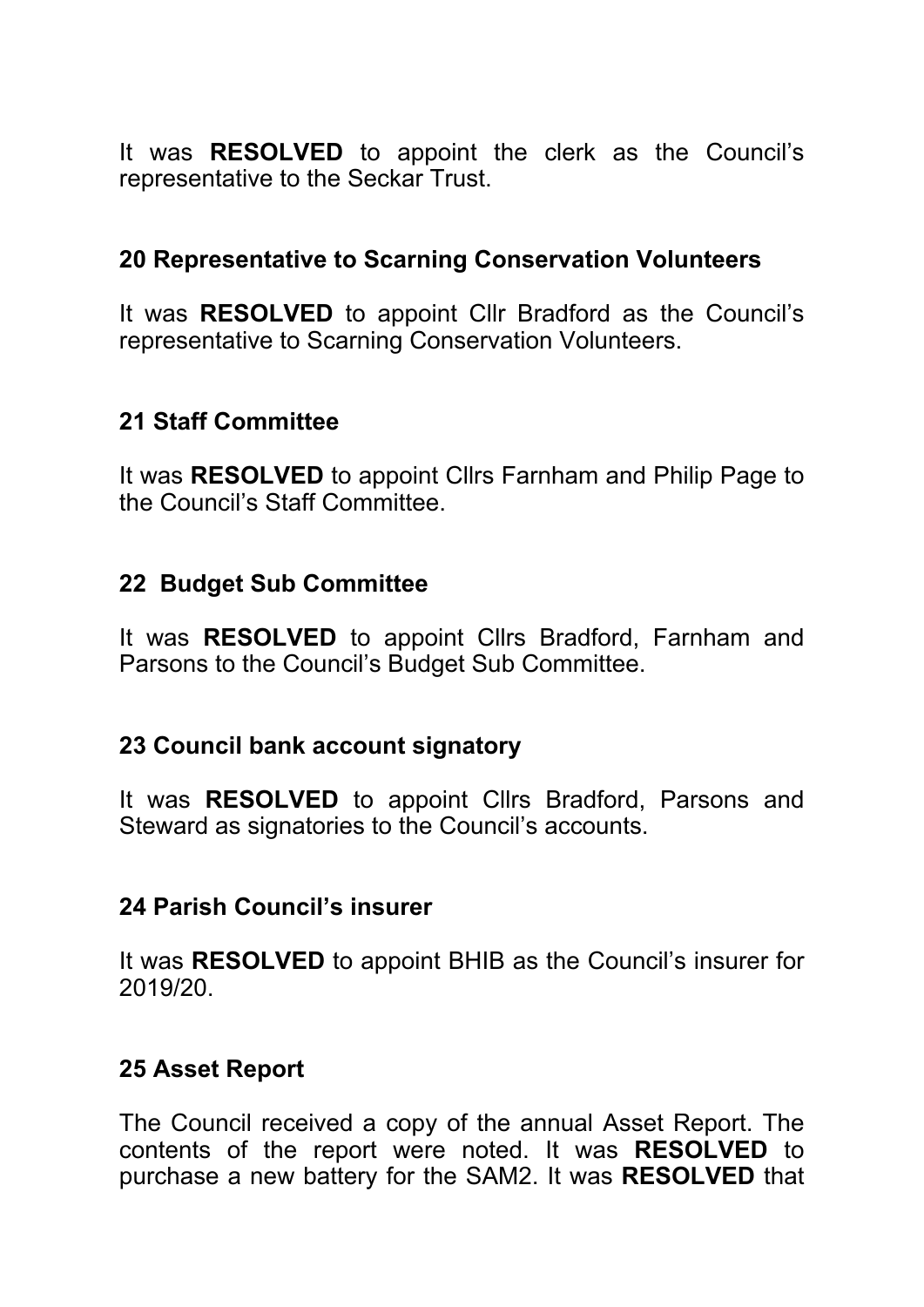the clerk should carry out the regular inspections of the Outdoor Fitness equipment.

#### **26 Council's Flower Boxes**

It was **RESOLVED** to spend up to £100 on wood stain and flowers for the Council's flower boxes.

### **27 Trees**

The Council was asked if it will plant trees in the parish. The Council will consult Breckland Council's Tree Officer for the types of tree that it would be best to plant. It was noted that it may be possible to plant some trees on Scarning Playing Field.

With regard to the Playing Field, it was **RESOLVED** to purchase two benches, one for John Wright and one for Ken **Steward** 

#### **28 Telephone Box**

It was proposed that the telephone box be moved in front of the Village Hall and for it to house the defibrillator currently attached to the side of the Village Hall. It was **RESOLVED** to agree to this, but suggested that the Parish Council offer the Village Hall Trust the box for £1. This would make the situation clearer in terms of ownership and responsibility, as otherwise the telephone box would be owned by the Parish Council on the Village Hall Trust's land, but the Trust would own - and be responsible for the maintenance of - the defibrillator in the phone box.

### **28 Next Meeting**

The meeting will be held in Scarning Village Hall on Monday June 17 at 8pm. The meeting to be preceded by the Village